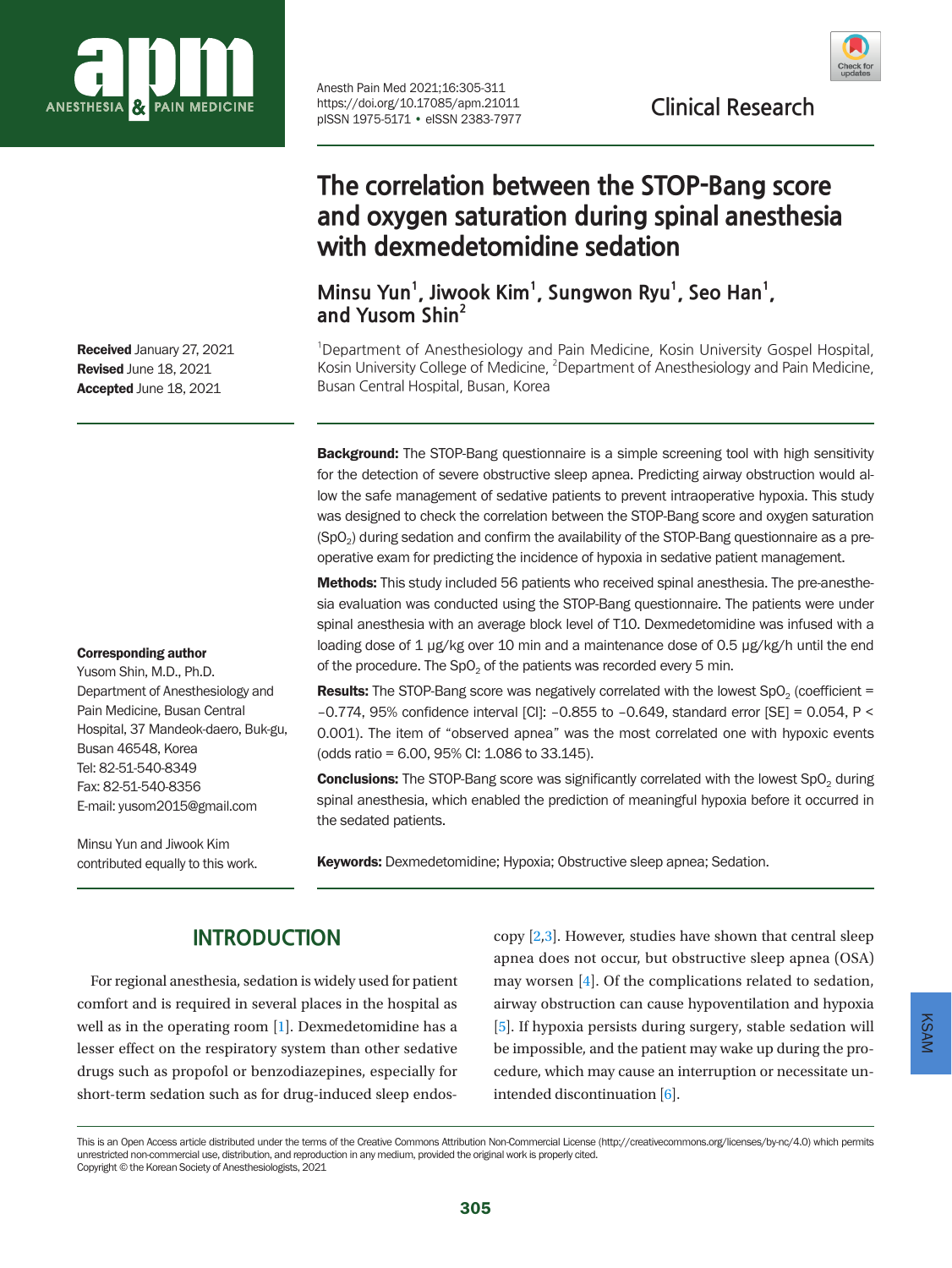In this regard, OSA is the most common sleep disorder, mainly due to upper respiratory tract obstruction with a prevalence of 10% in men and 3% in women aged between 30 and 49 years, and approximately 17% of men and 9% of women aged between 50 and 70 years. The incidence of hypoxemia in patients at risk for OSA is high [\[7](#page-6-1)]. Likewise, the incidence of difficult mask ventilation or difficult intubation is high [\[8\]](#page-6-2). Polysomnography, the standard method for diagnosing OSA, is not time- and cost-effective to apply to all patients for preoperative risk evaluation of OSA.

The STOP-Bang questionnaire uses only eight items to calculate the risk of OSA. The eight items include the patient's body mass index (BMI, gender , age, neck circumference, hypertension under treatment, daily drowsiness, snoring, and apnea during sleep [\[9,](#page-6-3)[10\]](#page-6-4). It does not require such a long time, and patients feel more comfortable with it. Although it seems simple compared with other screening tools, its sensitivity is sufficiently high to be reliable in clinical fields [\[11](#page-6-5)]. Therefore, the STOP-Bang questionnaire, which has the advantages of simple questions and high sensitivity over other OSA screening tools [\[12](#page-6-6)[,13\]](#page-6-4), was used for this study to identify patients at high-risk of hypoxemia before sedation.

The authors hypothesized that the STOP-Bang score would be correlated with the incidence of hypoxic events during sedation in patients undergoing spinal anesthesia. The STOP-Bang score can be used to predict the degree of desaturation in sedated patients.

The primary outcome of the study was to check the correlation between the STOP-Bang score and oxygen saturation during dexmedetomidine sedation. Additional attempts were made to determine the cut-off value of the STOP-Bang score that can predict hypoxia during sedation and the items with the highest diagnostic values.

## **MATERIALS AND METHODS**

#### **Study sample**

This study was approved by the Institutional Review Board (no. KUGH 2019-11-032). Preoperative screening of orthopedic and urological patients who underwent sedation with dexmedetomidine after spinal anesthesia was performed. The exclusion criteria were as follows: American Society of Anesthesiologists physical status class of  $\geq 3$ , lateral decubitus or prone positioning during surgery, problems of the upper respiratory tract, history of severe asthma

or chronic obstructive lung disease, refusal of intraoperative sedation, or sensory block higher than T5. Patients with American Society of Anesthesiologists physical status class 3 due to a high BMI value of  $> 40$  kg/m<sup>2</sup> without any other underlying diseases were included for consideration of the purpose of the study. Written informed consent was obtained from all the patients.

The STOP-Bang score of the patient was confirmed through pre-anesthesia evaluation. The STOP-Bang questionnaire consists of four questions and four clinical characteristics. The STOP-Bang score ranged from 0 to 8 points based on eight items (Supplementary Figs. 1, 2;  $S =$  Snoring;  $T =$  Tiredness; O = Observed apnea; P = Being treated for high blood pressure;  $B = BMI$  over 35 kg/m<sup>2</sup>;  $A = age$  over 50 years;  $N =$  neck circumference over 43 cm in males and 41 cm in females;  $G =$  gender of males). Patients were classified based on the STOP-Bang questionnaire scores into three groups: the high-risk, intermediate-risk, and low-risk of OSA groups (low-risk group, 0–2 points; intermediate-risk group, 3–4 points; high-risk group, 5–8 points or 2–4 points of STOP questions with at least one of B, N, and G). The official STOP-Bang questionnaire format was used in the design of the study; however, to be considerate of patients, an official Korean translation version was used when surveying the patients. Both forms were provided at [www.STOPBANG.c](www.STOPBANG.ca)a by Chung et al. [\[13](#page-6-4)].

### **Spinal anesthesia and patient sedation**

The patients were placed in the right or left lateral position for spinal anesthesia while monitoring their noninvasive blood pressure, electrocardiogram, and pulse saturation. After disinfection of the skin with povidone-iodine solution, a 25-gauge spinal needle was used in a median approach between the 3rd and 4th or the 4th and 5th lumbar spinous process while checking the free flow of cerebrospinal fluid, and a heavy bupivacaine 10–12 mg was injected. Immediately after the removal of the spinal needle, the patient was placed in the supine position and waited for approximately 10 minutes to check the sensory block height using the pinprick test. Dexmedetomidine was used for patient sedation during the surgery with a loading dose of 1 μg/kg for 10 min followed by a maintenance dose at a rate not exceeding 0.5 μg/kg/h until the end of the surgery. During dexmedetomidine sedation, vital signs, including  $SpO<sub>2</sub>$ , were measured and recorded at 5-min intervals. End-tidal capnography was used to confirm the apnea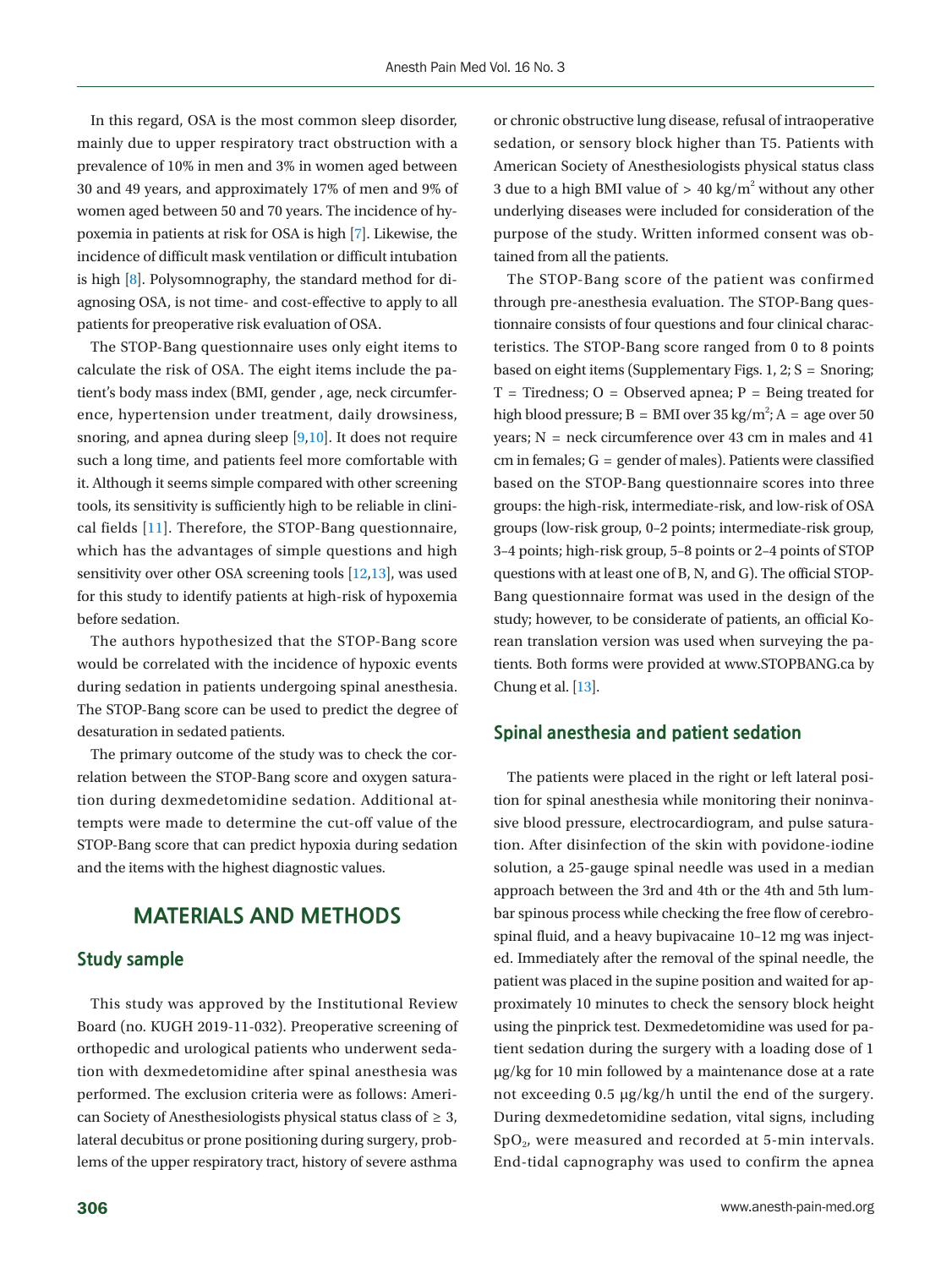during sedation. The oxygen mask was applied immediately to the patient when the  $SpO<sub>2</sub>$  during sedation decreased to 92% and lasted more than 30 s or rapidly decreased to 90% or less. In such cases, maintenance dose adjustment and adequate stimulation to wake up the patient were provided, if necessary. Rescue steps, such as jaw thrust or manual ventilation, were planned as needed.

### **Statistical analysis**

According to a previous study by Oshita et al. [\[14\]](#page-6-7) and the pilot data from our center, we assumed that the correlation between the STOP-Bang score and the lowest  $SpO<sub>2</sub>$  was 0.4 in calculating sample size. Assuming an attrition rate of 10%, a sample size of 51 patients were determined to be an adequate sample size to aim for 80% power and 5% type-1 error.

All statistical analyses were performed using IBM SPSS version 20.0 (IBM Co., USA). The correlation between the lowest SpO<sub>2</sub> and the STOP-Bang scores, age, and BMI were analyzed using simple linear regression and multiple linear regression analysis. The receiver operating characteristic (ROC) curve and the area under the curve (AUC) values were calculated to determine the diagnostic usefulness of hypoxic events and the cut-off value of the STOP-Bang score, age, and BMI. The Mann–Whitney *U* test and the chisquare test were used to compare the age and BMI of the hypoxic and non-hypoxic groups. The correlations between the individual items of the STOP-Bang questionnaire and the hypoxic events were also analyzed with odds ratios and 95% confidence intervals (CI). Two-sided P values of < 0.05 represented statistical significance.

## **RESULTS**

From February 2020 to May 2020, 60 patients were enrolled in the present study. Four patients dropped out due to conversion from spinal anesthesia to general anesthesia [\(Fig. 1\)](#page-2-0). The patient characteristics, level of spinal block, sedation time, and the STOP-Bang questionnaire composition ratio are summarized in [Table 1.](#page-2-1)

A negative correlation (coefficient = –0.774, 95% CI: –0.855 to -0.649, standard error  $[SE] = 0.054$ ,  $P < 0.001$ ) between the STOP-Bang score and the lowest  $SpO<sub>2</sub>$  value was observed [\(Table 2](#page-3-0)). In addition to the STOP-Bang score, age and BMI, which are expected to be associated with hypoxia during sedation, were also evaluated using Spearman cor-

<span id="page-2-0"></span>

Fig. 1. Flowchart for patient enrollment.

<span id="page-2-1"></span>**Table 1.** Demographic Characteristics of Participants ( $n = 56$ )

| Factor                               | Value           |  |  |
|--------------------------------------|-----------------|--|--|
| Age (yr)                             | 64.0 $\pm$ 14.8 |  |  |
| Gender                               |                 |  |  |
| Male                                 | 34 (60.7)       |  |  |
| Female                               | 22 (39.3)       |  |  |
| Height (cm)                          | $163.0 \pm 9.8$ |  |  |
| Weight (kg)                          | $62.5 \pm 12.5$ |  |  |
| Body mass index (kg/m <sup>2</sup> ) | $24.0 \pm 4.1$  |  |  |
| STOP-Bang score                      |                 |  |  |
| $\mathbf 0$                          | 0(0.0)          |  |  |
| $\mathbf{1}$                         | 8(14.3)         |  |  |
| $\overline{2}$                       | 14 (25.0)       |  |  |
| 3                                    | 19 (33.9)       |  |  |
| 4                                    | 9(16.1)         |  |  |
| 5                                    | 6(10.7)         |  |  |
| 6                                    | 0(0.0)          |  |  |
| $\overline{7}$                       | 0(0.0)          |  |  |
| 8                                    | 0(0.0)          |  |  |
| STOP-Bang score                      |                 |  |  |
| Snoring                              | 25 (44.6)       |  |  |
| <b>Tired</b>                         | 4(7.1)          |  |  |
| Observed                             | 21(37.5)        |  |  |
| Pressure                             | 27 (48.2)       |  |  |
| Gender                               | 34 (60.7)       |  |  |
| Age $> 50$                           | 47 (83.9)       |  |  |
| BMI > 35                             | 0(0)            |  |  |
| Neck size                            | 1(1.8)          |  |  |
| The level of spinal block            | $T10 \pm 2$     |  |  |
| Sedation time (min)                  | $60.0 \pm 49.1$ |  |  |

Values are expressed as mean  $\pm$  SD or number (%).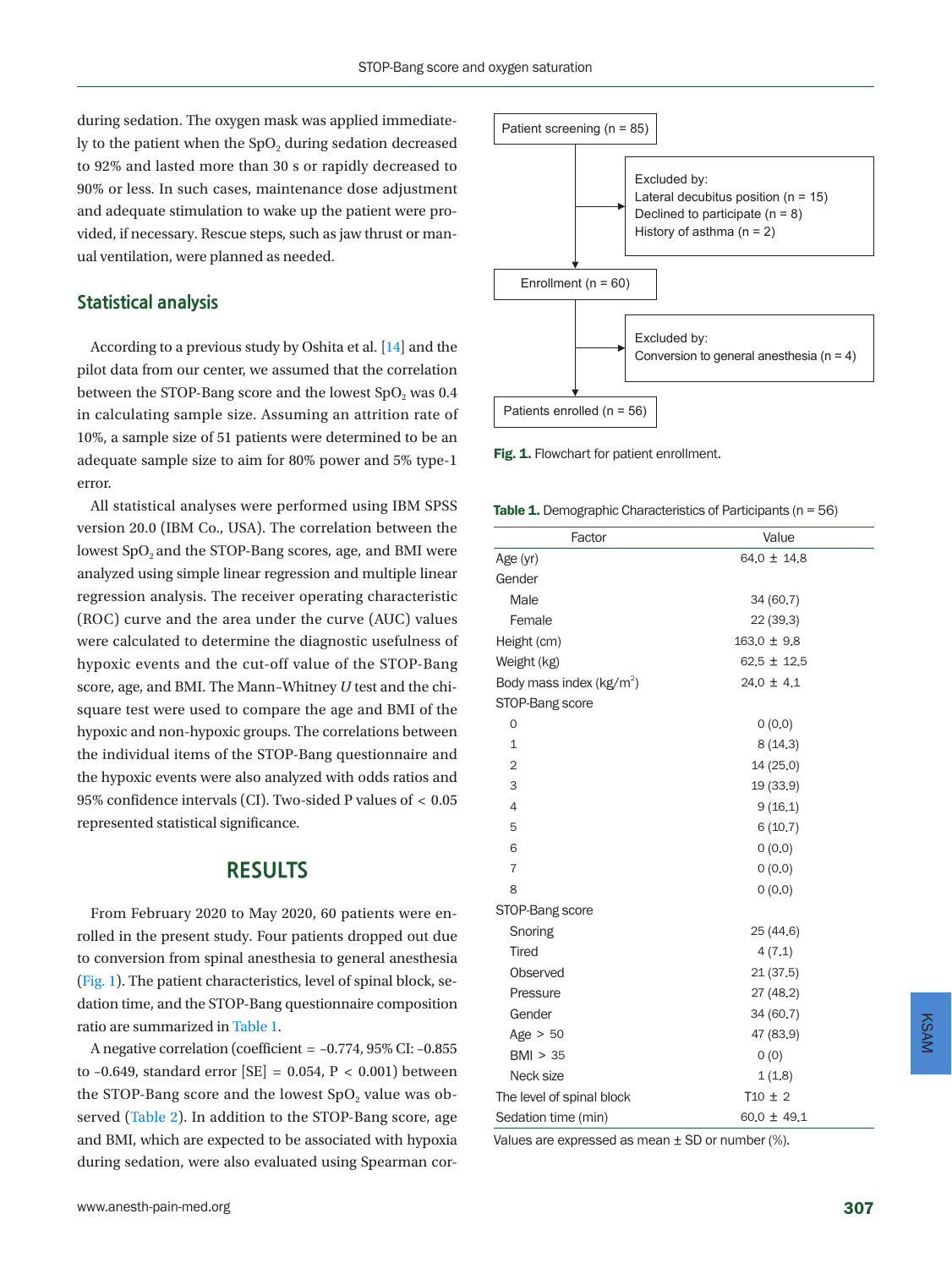relation analysis. Compared with the STOP-Bang score, BMI was weakly correlated with the lowest  $SpO<sub>2</sub>$  (coefficient = –0.288, 95% CI: –0.518 to –0.013, SE = 0.142, P = 0.031) and age had no correlation with the lowest  $SpO<sub>2</sub>$  (coefficients =  $-0.201$ , 95% CI:  $-0.418$  to 0.032, SE = 0.114, P = 0.137). Scatter plots of the lowest oxygen saturation during sedation and the STOP-Bang score, age, and BMI are shown in [Fig. 2.](#page-3-1)

The ROC analysis of the STOP-Bang score, age, and BMI was performed to determine their usefulness in predicting hypoxic events during sedation. Unlike age and BMI, only the STOP-Bang score was statistically significant (AUC  $=$ 0.943, 95% CI: 0.884 to 1.000, P < 0.001) as a diagnostic tool for hypoxia. The cut-off value of the STOP-Bang score was 4.

Among 8 items of the STOP-Bang questionnaire, 6 items of STOP were analyzed using odds ratio, and the item of "observed apnea" turned out to be the most correlated one with hypoxic events [\(Table 3\)](#page-3-2). None of the patients had a BMI of  $> 35 \text{ kg/m}^2$ . Only one patient was included in the neck cir-

cumference section. Therefore, a statistical analysis of both items was not possible.

Oxygen masks were immediately applied to eight patients due to intraoperative  $SpO<sub>2</sub>$  of  $\lt$  92% lasting for more than 30 s or a sudden decrease in saturation to less than 90% [\(Table 4\)](#page-4-0). In addition, three patients showed mild bradycardia and were administered glycopyrrolate. After glycopyrrolate injection and a reduction in the dexmedetomidine maintenance dose, the heart rate recovered.

## **DISCUSSION**

Respiratory depression is a common problem associated with sedation. Dexmedetomidine, a selective  $a_2$  adrenergic receptor agonist, has sedative and analgesic properties. Its sedation is similar to that of natural sleep; therefore, it is known to cause less respiratory depression [\[15\]](#page-6-8). However, the advantage of being similar to natural sleep implies that

<span id="page-3-1"></span>

Fig. 2. Scatter plots of lowest oxygen saturation during sedation and various patient factors. The results are shown for (A) STOP-Bang score (B) Age (C) Body mass index. BMI: body mass index.

<span id="page-3-0"></span>

| Table 2. Spearman Correlation Analysis of Lowest SpO <sub>2</sub> and STOP-Bang Score, Age, and BMI |  |  |  |
|-----------------------------------------------------------------------------------------------------|--|--|--|
|-----------------------------------------------------------------------------------------------------|--|--|--|

| <b>Items</b>    | Coefficient | 95% CI for B         | SE    | P value |
|-----------------|-------------|----------------------|-------|---------|
| STOP-Bang score | $-0.774$    | $-0.855$ to $-0.649$ | 0.054 | < 0.001 |
| Age             | $-0.201$    | $-0.418$ to 0.032    | 0.117 | 0.137   |
| <b>BMI</b>      | $-0.288$    | $-0.518$ to $-0.013$ | 0.142 | 0.031   |

CI: confidence interval, SE: standard error of coefficient B, BMI: body mass index.

<span id="page-3-2"></span>

|  |  |  |  |  |  | <b>Table 3.</b> Odds Ratios of STOP-Bang Questionnaire Items |  |
|--|--|--|--|--|--|--------------------------------------------------------------|--|
|--|--|--|--|--|--|--------------------------------------------------------------|--|

| Questionnaire | Odds ratio | P value    | 95% CI          |
|---------------|------------|------------|-----------------|
| Snoring       | 1,471      | $< 0.001*$ | 1,124 to 1,924  |
| Tired         | 0.846      | 0.406      | 0.754 to 0.950  |
| Observed      | 6.000      | $0.025*$   | 1.086 to 33.145 |
| Pressure      | 1.444      | $0.001*$   | 1.118 to 1.866  |
| Age           | 1.205      | 0.188      | 1.059 to 1.372  |
| Gender        | 2.143      | 0.381      | 0.391 to 11.731 |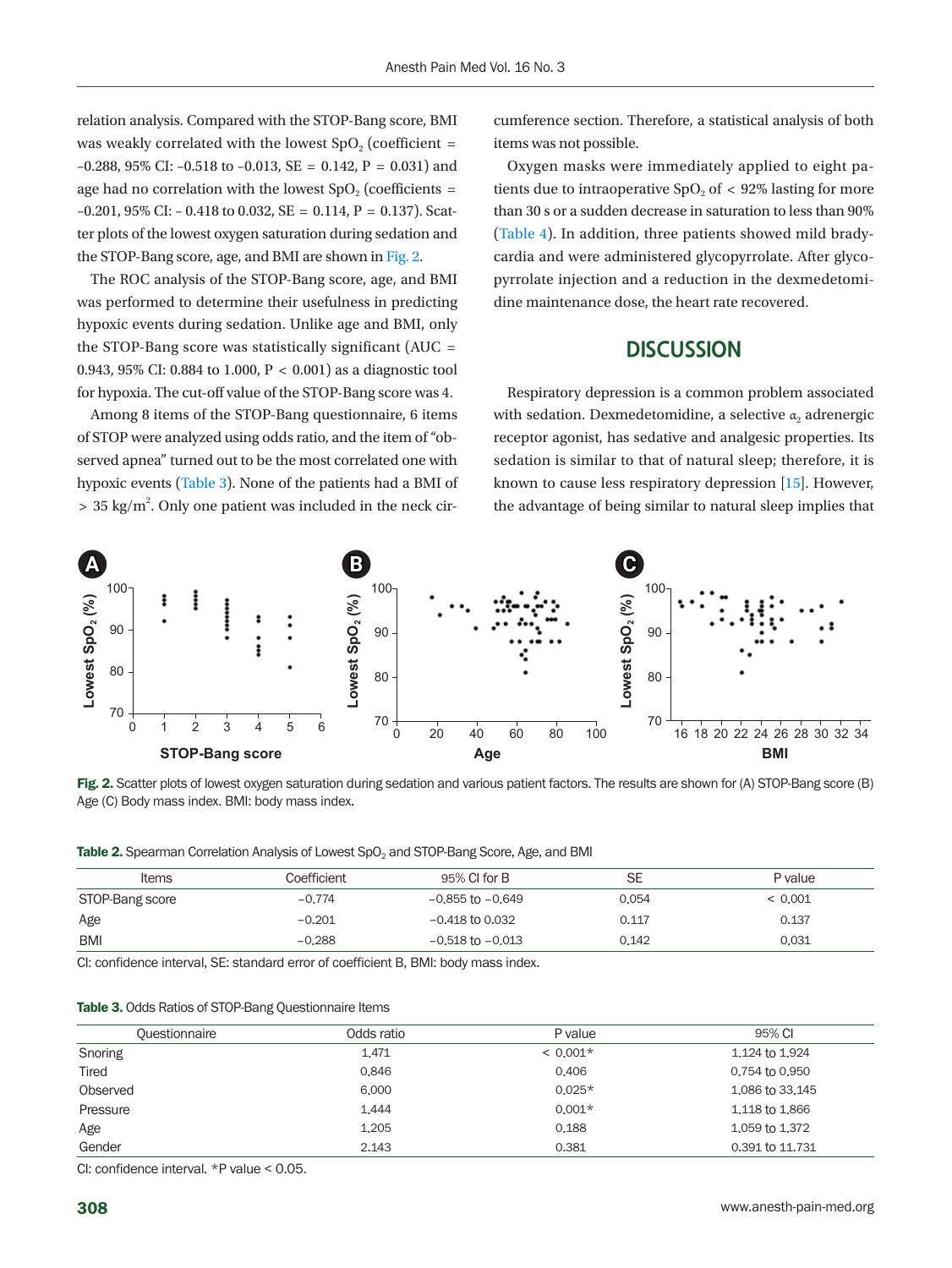| Case no. | Age (yr) | Gender | BMI ( $kg/m2$ ) | STOP-Bang score | <b>Risk</b>  | Lowest $SpO2(%)$ |
|----------|----------|--------|-----------------|-----------------|--------------|------------------|
| 6        | 64       | M      | 22,1            | 5               | High         | 81               |
| 12       | 81       | M      | 24,5            | 5               | High         | 88               |
| 22       | 70       | M      | 27,2            | 5               | High         | 88               |
| 23       | 64       |        | 22,3            | 4               | Intermediate | 86               |
| 35       | 71       | M      | 25.0            | 5               | High         | 88               |
| 46       | 67       | M      | 30,1            | 4               | High         | 88               |
| 47       | 62       | F      | 22,8            | 5               | High         | 85               |
| 55       | 64       | M      | 29.7            | 4               | High         | 84               |

<span id="page-4-0"></span>**Table 4.** Patients Who Experienced Hypoxic Events  $(n = 8)$ 

Values are expressed as numbers.

the incidence rate of OSA is high, as reported by Shin et al. [\[16](#page-6-9)]. OSA has a causal relationship with hypoxia during sedation, and severe hypoxia may be associated with increased mortality and morbidity [\[6\]](#page-5-1). Predicting those who are more likely to experience hypoxia will help us prepare for hypoxia during sedation.

The Berlin questionnaire, the STOP-Bang questionnaire, and the Epworth sleepiness scale are widely used as OSA screening tools. Among them, the STOP-Bang questionnaire is relatively accurate with high sensitivity and can be used for the early diagnosis of OSA, even in an environment where polysomnography is difficult to perform [\[17](#page-6-10)]. In addition, the STOP-Bang questionnaire uses only eight items to calculate the risk of OSA. The eight items include BMI, gender, age, neck circumference, hypertension under treatment, daily drowsiness, snoring, and apnea during sleep [[9,](#page-6-0)[10\]](#page-6-1). Therefore, the STOP-Bang score was selected as an index correlated with  $SpO<sub>2</sub>$  in relation to hypoxia during sedation, since all items can be easily confirmed in advance with preoperative anesthesia evaluation without additional monitoring devices.

As a result, the STOP-Bang score and the lowest  $SpO<sub>2</sub>$ showed a negative correlation (coefficient = –0.774, 95% CI:  $-0.855$  to  $-0.649$ , SE = 0.054, P < 0.001). Although there were age and BMI items in the STOP-Bang questionnaire, weak interactions were observed between oxygen saturation and actual age or BMI. The reason for this low correlation is thought to be the binary classification of these items, such as age of 50 years or older and BMI above 35 kg/ $m^2$ .

Hypoxic events occurred in eight patients, hypoxia was resolved in two patients by supplying oxygen through a simple mask, but the other 6 patients resolved hypoxia through jaw thrust or manual ventilation. In 4 of these cases, the dexmedetomidine infusion rate was adjusted to half. This result is

<span id="page-4-1"></span>

Fig. 3. Receiver operating characteristic curves and area under the curve (AUC) for STOP-Bang score, age, and body mass index (BMI).

thought to have been influenced by their relatively high ages. The mean age of the hypoxic event group (69.5  $\pm$  6.6) was higher than that of the group without events (59.8  $\pm$  15.3).

ROC analysis was performed to check whether the STOP-Bang score is valid as a diagnostic tool for predicting hypoxia [\(Fig. 3\)](#page-4-1). Consequently, the STOP-Bang score showed a stronger association with hypoxic events than the age and BMI of the patients. The cut-off value of the STOP-Bang score for predicting hypoxic events was 4 points. Previous studies by Chung et al. [\[13\]](#page-6-11) showed a cut-off value of 3 points for the STOP-Bang score. This may be a result of the differences in the average BMI and the average neck circumference, proba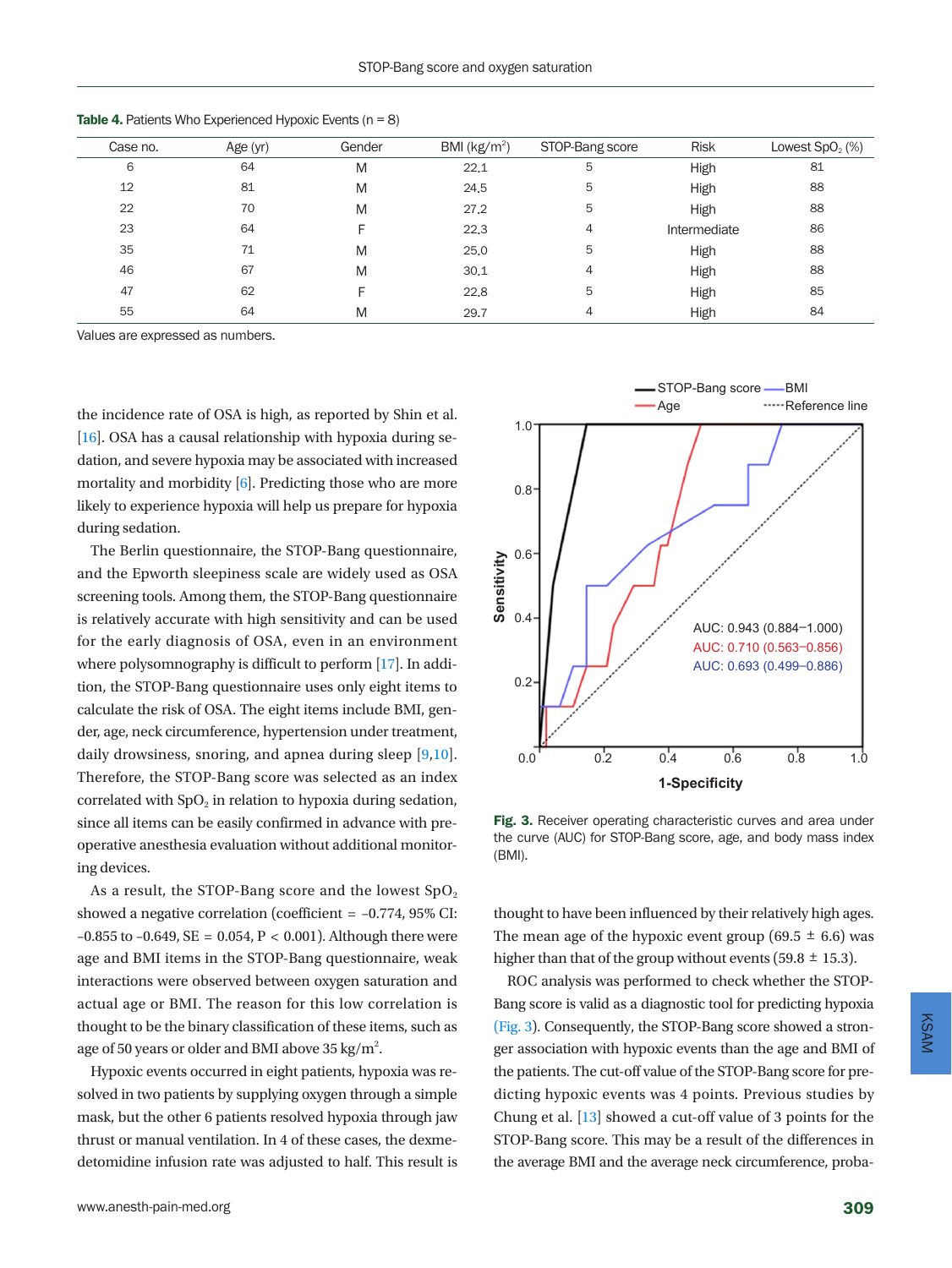bly due to the nationality of the patient sample. The item "B" did not apply to any patient, and item "N" applied to only one patient. In this study, the cut-off value of the BMI was 27. According to the Asia-Pacific obesity diagnosis standards, obesity is defined as a BMI of > 25, and high obesity is defined as a BMI of > 30. It seems that the standard points for BMI and neck circumference for the STOP-Bang questionnaire are quite high for most Korean patients. This is considered the reason for the maximum STOP-Bang score of 5 in this study.

In the odds ratio analysis for 8 individual items, the "Snoring," "Observed," and "Pressure" items were statistically significant. In particular, the "Observed" item showed a very high odds ratio of 6.0, compared with those of the other two items, which were nearly 1.4. Although it usually refers to observation by non-medical personnel, this result is consistent with the intuition that the "Observed' item is highly correlated with OSA, and similar reports have been made in studies such as Neves Junior et al. [\[18](#page-6-12)].

The limitation of this study was that the oxygen mask with airway adjustments was immediately applied for patient safety when the SpO<sub>2</sub> decreased to 92% and lasted more than 30 s or rapidly decreased to less than 90%. Therefore, it was not possible to accurately evaluate the reduction in  $SpO<sub>2</sub>$  in the high-risk group. In addition, since there is a part in which the patients answer the questions themselves, it is difficult to calculate the correct score if there is an incorrect answer from the patient, whether intended or not.

The duration for the lowest SpO<sub>2</sub> was not directly collected, and the times of occurrence could not be analyzed. The 5-min interval recording system did not reflect the saturation in real-time, and it was impossible to collect retrospective data. However, according to the author's experience, most cases of hypoxia occurred nearly immediately after the loading dose was fully administered. There may be bias due to oxygen supply, and further research is needed.

In conclusion, we confirmed that the STOP-Bang was correlated with  $SpO<sub>2</sub>$  in patients undergoing dexmedetomidine sedation in this study. This study proposes the use of the STOP-Bang score for preoperative evaluation and sedation management. The addition of the "observed" item for the pre-anesthesia evaluation may also be helpful.

## **SUPPLEMENTARY MATERIALS**

Supplementary data including a STOP-Bang questionnaire can be found online at https://doi.org/10.17085/apm.21011.

### **CONFLICTS OF INTEREST**

No potential conflict of interest relevant to this article was reported.

## **DATA AVAILABILITY STATEMENT**

The datasets generated during and/or analyzed during the current study are available from the corresponding author on reasonable request.

### **AUTHOR CONTRIBUTIONS**

Conceptualization: Yusom Shin. Data curation: Minsu Yun, Sungwon Ryu, Seo Han. Formal analysis: Minsu Yun, Sungwon Ryu. Methodology: Yusom Shin. Project administration: Jiwook Kim. Investigation: Seo Han. Software: Minsu Yun. Supervision: Jiwook Kim, Yusom Shin. Writing - original draft: Minsu Yun, Yusom Shin. Writing - review & editing: Minsu Yun, Yusom Shin.

## **ORCID**

Minsu Yun, [https://orcid.org/0000-0001-8634-813](http://orcid.org/0000-0001-8634-8136)6 Jiwook Kim, [https://orcid.org/0000-0001-9944-2113](http://orcid.org/0000-0001-9944-2113) Sungwon Ryu, [https://orcid.org/0000-0001-6450-197X](http://orcid.org/0000-0001-6450-197X) Seo Han, [https://orcid.org/0000-0002-6095-0935](http://orcid.org/0000-0002-6095-0935) Yusom Shin, [https://orcid.org/0000-0002-4829-0866](http://orcid.org/0000-0002-4829-0866)

## **REFERENCES**

- <span id="page-5-0"></span>1. [Borgeat A, Aguirre J. Sedation and regional anesthesia. Curr](https://doi.org/10.1097/aco.0b013e32832f3320) [Opin Anaesthesiol 2009; 22: 678-82.](https://doi.org/10.1097/aco.0b013e32832f3320)
- <span id="page-5-1"></span>2. Elkalla RS, El Mou[rad MB. Respiratory and hemodynamic ef](https://doi.org/10.23736/s0375-9393.19.13875-8)[fects of three different sedative regimens for drug induced](https://doi.org/10.23736/s0375-9393.19.13875-8)  [sleep endoscopy in sleep apnea patients. A prospective ran](https://doi.org/10.23736/s0375-9393.19.13875-8)[domized study. Minerva Anestesiol 2020; 86: 132-40.](https://doi.org/10.23736/s0375-9393.19.13875-8)
- <span id="page-5-2"></span>3[. Chang ET, Certal V, Song SA, Zaghi S, Carrasco-Llatas M, Torre](https://doi.org/10.1007/s11325-017-1465-x) [C, et al. Dexmedetomidine versus propofol during drug-in](https://doi.org/10.1007/s11325-017-1465-x)[duced sleep endoscopy and sedation: a systematic review.](https://doi.org/10.1007/s11325-017-1465-x) [Sleep Breath 2017; 21: 727-35.](https://doi.org/10.1007/s11325-017-1465-x)
- <span id="page-5-3"></span>4[. Xu JK, Ye JY, Cao X, Zhang YH, Yuan XM, Zhao CM. \[Polysom](https://www.ncbi.nlm.nih.gov/pubmed/31262103)[nographic comparation between dexmedetomidine-induced](https://www.ncbi.nlm.nih.gov/pubmed/31262103)  [sleep and natural sleep\]. Zhonghua Er Bi Yan Hou Tou Jing Wai](https://www.ncbi.nlm.nih.gov/pubmed/31262103) [Ke Za Zhi 2019; 54: 405-9. Chinese.](https://www.ncbi.nlm.nih.gov/pubmed/31262103)
- <span id="page-5-4"></span>5[. Amornyotin S. Sedation-related complications in gastrointesti](https://doi.org/10.4253/wjge.v5.i11.527)[nal endoscopy. World J Gastrointest Endosc 2013; 5: 527-33](https://doi.org/10.4253/wjge.v5.i11.527).